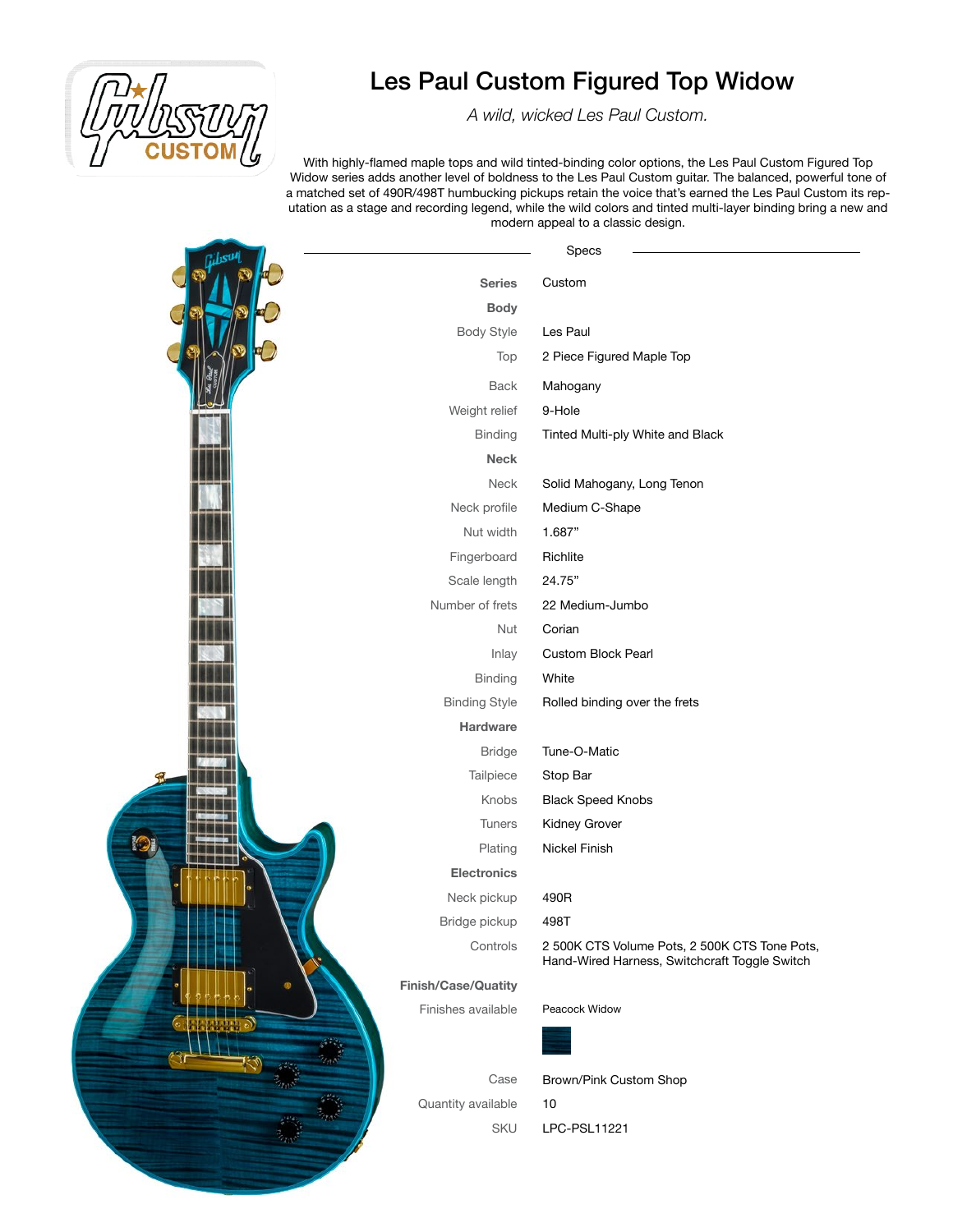

*A wild, wicked Les Paul Custom.*

With highly-flamed maple tops and wild tinted-binding color options, the Les Paul Custom Figured Top Widow series adds another level of boldness to the Les Paul Custom guitar. The balanced, powerful tone of a matched set of 490R/498T humbucking pickups retain the voice that's earned the Les Paul Custom its reputation as a stage and recording legend, while the wild colors and tinted multi-layer binding bring a new and modern appeal to a classic design.

|   |                      | Specs                                                                                          |
|---|----------------------|------------------------------------------------------------------------------------------------|
|   | <b>Series</b>        | Custom                                                                                         |
|   | <b>Body</b>          |                                                                                                |
|   | <b>Body Style</b>    | Les Paul                                                                                       |
|   | Top                  | 2 Piece Figured Maple Top                                                                      |
|   | <b>Back</b>          | Mahogany                                                                                       |
|   | Weight relief        | 9-Hole                                                                                         |
|   | Binding              | Tinted Multi-ply White and Black                                                               |
|   | <b>Neck</b>          |                                                                                                |
|   | Neck                 | Solid Mahogany, Long Tenon                                                                     |
|   | Neck profile         | Medium C-Shape                                                                                 |
|   | Nut width            | 1.687"                                                                                         |
|   | Fingerboard          | Richlite                                                                                       |
|   | Scale length         | 24.75"                                                                                         |
|   | Number of frets      | 22 Medium-Jumbo                                                                                |
|   | Nut                  | Corian                                                                                         |
|   | Inlay                | Custom Block Pearl                                                                             |
|   | Binding              | White                                                                                          |
|   | <b>Binding Style</b> | Rolled binding over the frets                                                                  |
|   | Hardware             |                                                                                                |
|   | <b>Bridge</b>        | Tune-O-Matic                                                                                   |
|   | Tailpiece            | Stop Bar                                                                                       |
|   | Knobs                | <b>Black Speed Knobs</b>                                                                       |
|   | Tuners               | Kidney Grover                                                                                  |
| 洞 | Plating              | <b>Gold Finish</b>                                                                             |
|   | Electronics          |                                                                                                |
|   | Neck pickup          | 490R                                                                                           |
|   | Bridge pickup        | 498T                                                                                           |
|   | Controls             | 2 500K CTS Volume Pots, 2 500K CTS Tone Pots,<br>Hand-Wired Harness, Switchcraft Toggle Switch |
|   | Finish/Case/Quatity  |                                                                                                |
|   | Finishes available   | <b>Red Widow Burst</b>                                                                         |
|   |                      |                                                                                                |
|   | Case                 | Brown/Pink Custom Shop                                                                         |
|   | Quantity available   | $10$                                                                                           |
|   | SKU                  | LPC-PSL11222                                                                                   |
|   |                      |                                                                                                |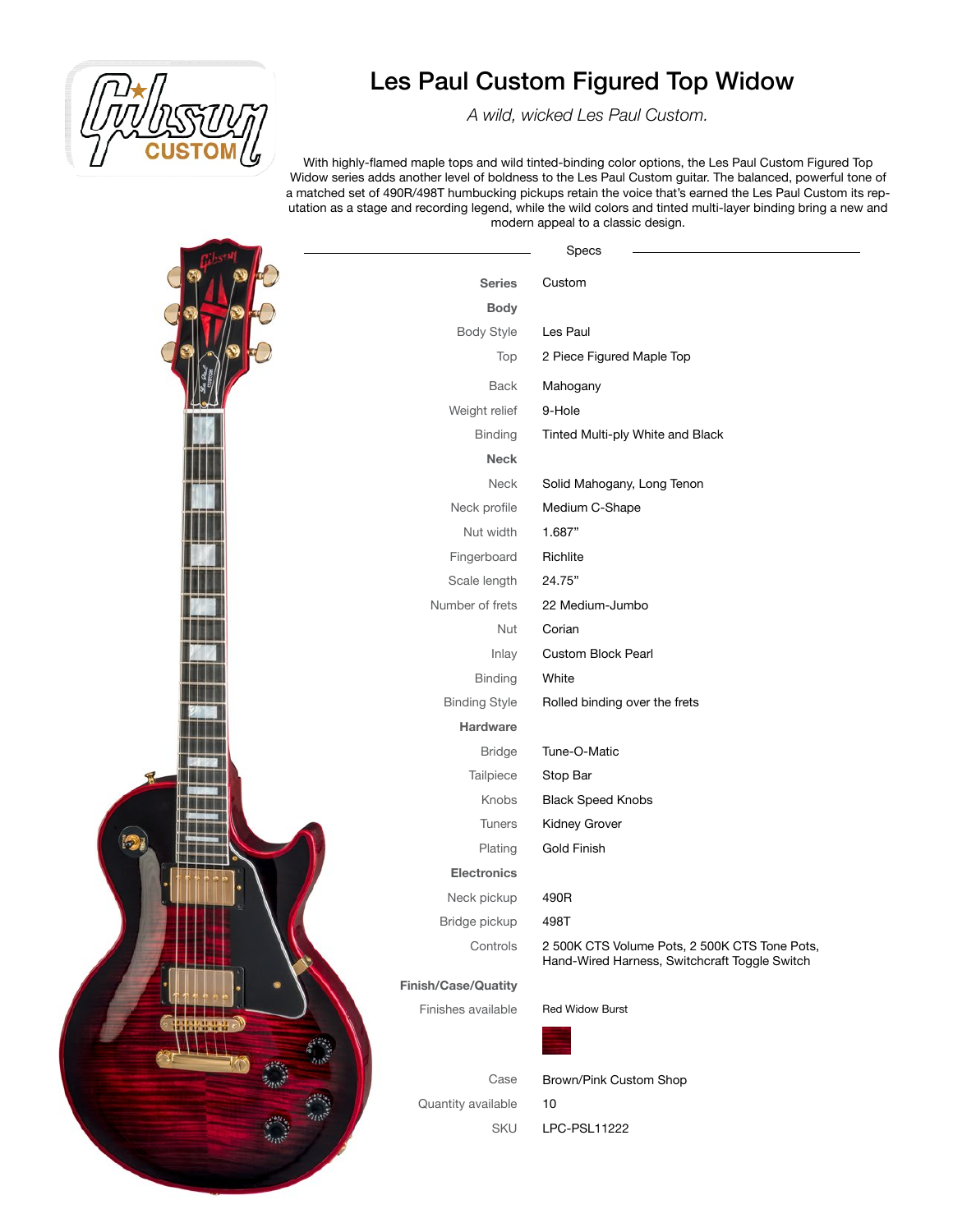

*A wild, wicked Les Paul Custom.*

With highly-flamed maple tops and wild tinted-binding color options, the Les Paul Custom Figured Top Widow series adds another level of boldness to the Les Paul Custom guitar. The balanced, powerful tone of a matched set of 490R/498T humbucking pickups retain the voice that's earned the Les Paul Custom its reputation as a stage and recording legend, while the wild colors and tinted multi-layer binding bring a new and modern appeal to a classic design.

 $\mathbf{r}$ 

|                      | Specs                                                                                          |
|----------------------|------------------------------------------------------------------------------------------------|
| <b>Series</b>        | Custom                                                                                         |
| <b>Body</b>          |                                                                                                |
| <b>Body Style</b>    | Les Paul                                                                                       |
| Top                  | 2 Piece Figured Maple Top                                                                      |
| Back                 | Mahogany                                                                                       |
| Weight relief        | 9-Hole                                                                                         |
| Binding              | Tinted Multi-ply White and Black                                                               |
| <b>Neck</b>          |                                                                                                |
| Neck                 | Solid Mahogany, Long Tenon                                                                     |
| Neck profile         | Medium C-Shape                                                                                 |
| Nut width            | 1.687"                                                                                         |
| Fingerboard          | Richlite                                                                                       |
| Scale length         | 24.75"                                                                                         |
| Number of frets      | 22 Medium-Jumbo                                                                                |
| Nut                  | Corian                                                                                         |
| Inlay                | Custom Block Pearl                                                                             |
| Binding              | White                                                                                          |
| <b>Binding Style</b> | Rolled binding over the frets                                                                  |
| Hardware             |                                                                                                |
| <b>Bridge</b>        | Tune-O-Matic                                                                                   |
| Tailpiece            | Stop Bar                                                                                       |
| Knobs                | <b>Black Speed Knobs</b>                                                                       |
| Tuners               | Kidney Grover                                                                                  |
| Plating              | <b>Gold Finish</b>                                                                             |
| Electronics          |                                                                                                |
| Neck pickup          | 490R                                                                                           |
| Bridge pickup        | 498T                                                                                           |
| Controls             | 2 500K CTS Volume Pots, 2 500K CTS Tone Pots,<br>Hand-Wired Harness, Switchcraft Toggle Switch |
| Finish/Case/Quatity  |                                                                                                |
| Finishes available   | Yellow Widow Burst                                                                             |
|                      |                                                                                                |
| Case                 | Brown/Pink Custom Shop                                                                         |
| Quantity available   | 10                                                                                             |
| SKU                  | LPC-PSL11223                                                                                   |
|                      |                                                                                                |
|                      |                                                                                                |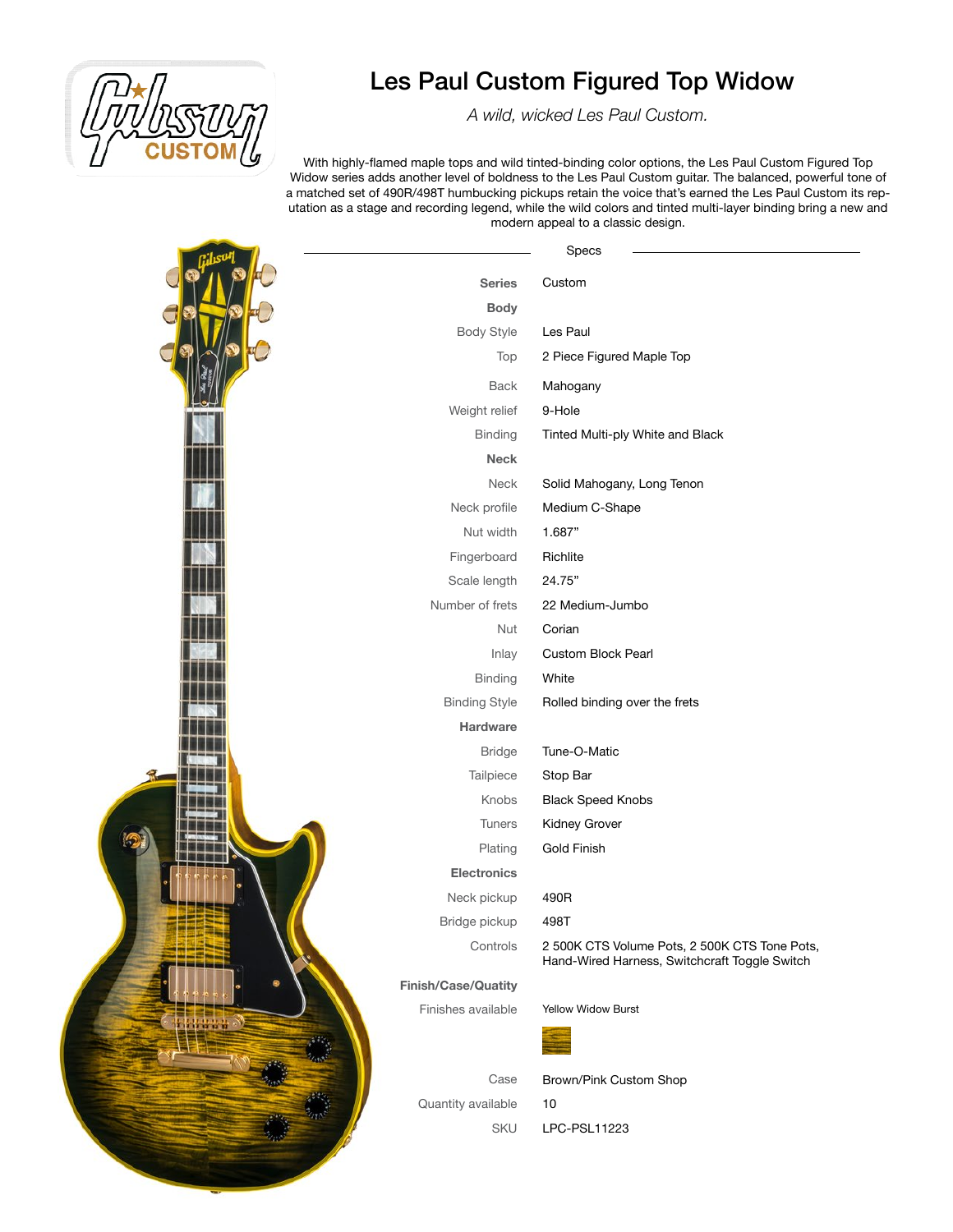

*A wild, wicked Les Paul Custom.*

With highly-flamed maple tops and wild tinted-binding color options, the Les Paul Custom Figured Top Widow series adds another level of boldness to the Les Paul Custom guitar. The balanced, powerful tone of a matched set of 490R/498T humbucking pickups retain the voice that's earned the Les Paul Custom its reputation as a stage and recording legend, while the wild colors and tinted multi-layer binding bring a new and modern appeal to a classic design.

|                      | Specs                                                                                          |
|----------------------|------------------------------------------------------------------------------------------------|
| <b>Series</b>        | Custom                                                                                         |
| <b>Body</b>          |                                                                                                |
| <b>Body Style</b>    | Les Paul                                                                                       |
| Top                  | 2 Piece Figured Maple Top                                                                      |
| <b>Back</b>          | Mahogany                                                                                       |
| Weight relief        | 9-Hole                                                                                         |
| <b>Binding</b>       | Tinted Multi-ply White and Black                                                               |
| <b>Neck</b>          |                                                                                                |
| Neck                 | Solid Mahogany, Long Tenon                                                                     |
| Neck profile         | Medium C-Shape                                                                                 |
| Nut width            | 1.687"                                                                                         |
| Fingerboard          | Richlite                                                                                       |
| Scale length         | 24.75"                                                                                         |
| Number of frets      | 22 Medium-Jumbo                                                                                |
| Nut                  | Corian                                                                                         |
| Inlay                | Custom Block Pearl                                                                             |
| Binding              | White                                                                                          |
| <b>Binding Style</b> | Rolled binding over the frets                                                                  |
| Hardware             |                                                                                                |
| <b>Bridge</b>        | Tune-O-Matic                                                                                   |
| Tailpiece            | Stop Bar                                                                                       |
| Knobs                | <b>Black Speed Knobs</b>                                                                       |
| Tuners               | Kidney Grover                                                                                  |
| Plating              | Gold Finish                                                                                    |
| <b>Electronics</b>   |                                                                                                |
| Neck pickup          | 490R                                                                                           |
| Bridge pickup        | 498T                                                                                           |
| Controls             | 2 500K CTS Volume Pots, 2 500K CTS Tone Pots,<br>Hand-Wired Harness, Switchcraft Toggle Switch |
| Finish/Case/Quatity  |                                                                                                |
| Finishes available   | Orange Widow Burst                                                                             |
|                      |                                                                                                |
| Case                 | Brown/Pink Custom Shop                                                                         |
| Quantity available   | $10$                                                                                           |
| SKU                  | LPC-PSL11224                                                                                   |
|                      |                                                                                                |
|                      |                                                                                                |